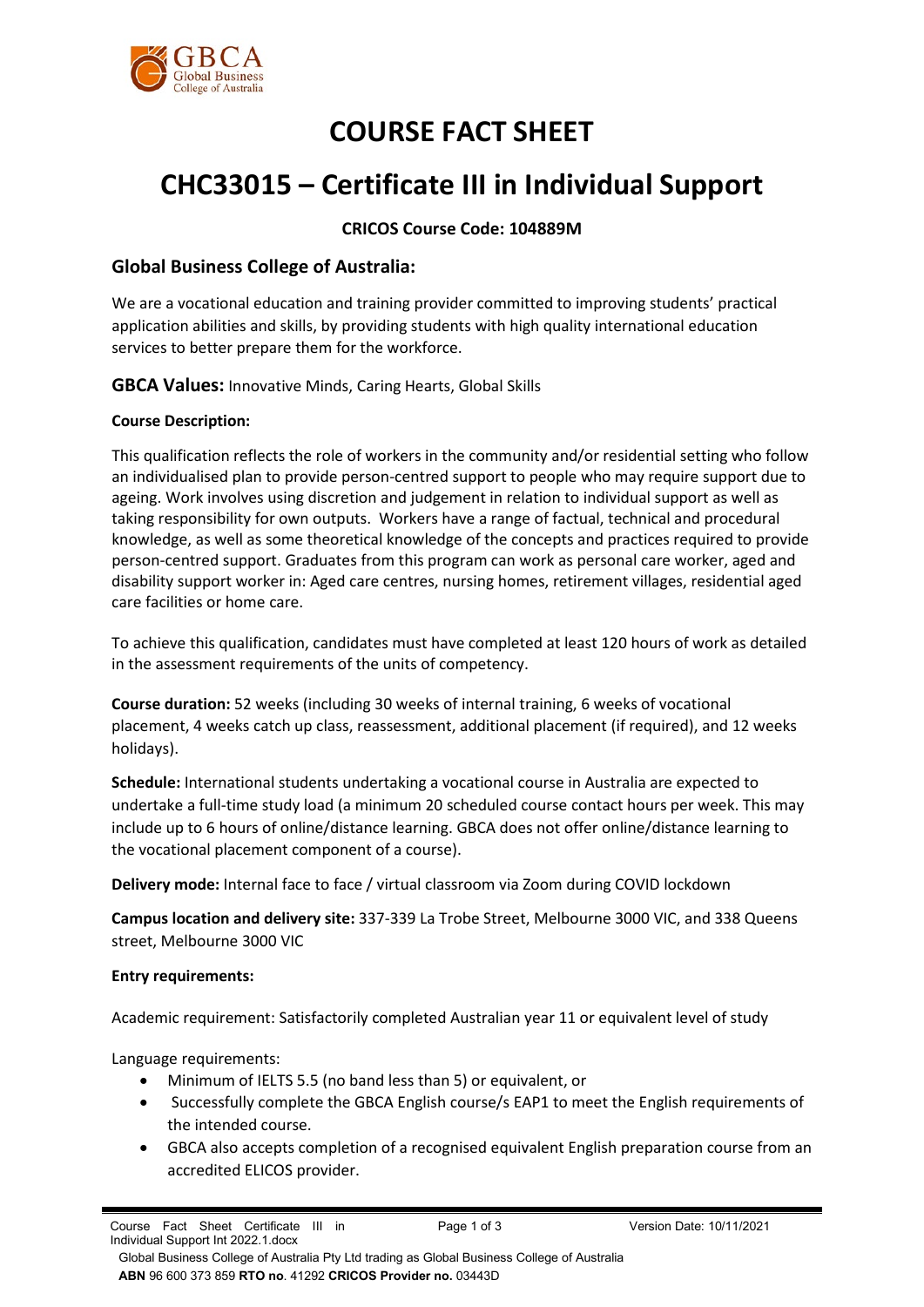

• Overseas students who do not provide a satisfactory evidence for their English proficiency will be interviewed/ asked to undertake a language, literacy and numeracy (LLN) skills to ascertain their skills.

### **Vocational placement requirements:**

Before commencing vocational placement, all students must process a current Police Check and complete the simulation tasks for units:

CHCCCS011 Meet personal support needs

CHCCCS011 Meet personal support needs HLTWHS002 Follow safe work practices for direct client care HLTINF001 Comply with infection prevention and control policies and procedures

Students are required to complete at least 120 hours of work placement as part of course requirements.

GBCA has signed agreements with prospective employers to offer the work placement opportunities for its students. A list of these prospective employers will be provided to assist you in finding work placement. Work placements will be arranged by the GBCA Work Placement Coordinator in conjunction with the student and GBCA trainers.

The Fair Work Act 2009, under the definition of Vocational Placement in [section 12](http://www.austlii.edu.au/au/legis/cth/consol_act/fwa2009114/s12.html) outlines the rules restricting unpaid work. The Fair Work Ombudsman provides a clear explanation of these rules in the [Internships, Vocational Placements & Unpaid Work Fact Sheet.](http://www.holmesglen.edu.au/students/graduate_employment/employment_resources/employment_resources/work_experience)

Students are required to discuss with the GBCA work placement coordinator if they wish to make their own work placement arrangement.

Due to the requirement to complete vocational placement, a final outcome for each unit would not be provided until the relevant component of vocational placement had been completed.

#### **Course Structure:**

CHCCCS015 Provide individualised support

CHCCCS023 Support independence and well being

CHCCOM005 Communicate and work in health or community services

CHCDIV001 Work with diverse people

CHCLEG001 Work legally and ethically

HLTAAP001 Recognise healthy body systems

HLTWHS002 Follow safe work practices for direct client care

CHCAGE001 Facilitate the empowerment of older people

CHCAGE005 Provide support to people living with dementia

CHCCCS011 Meet personal support needs